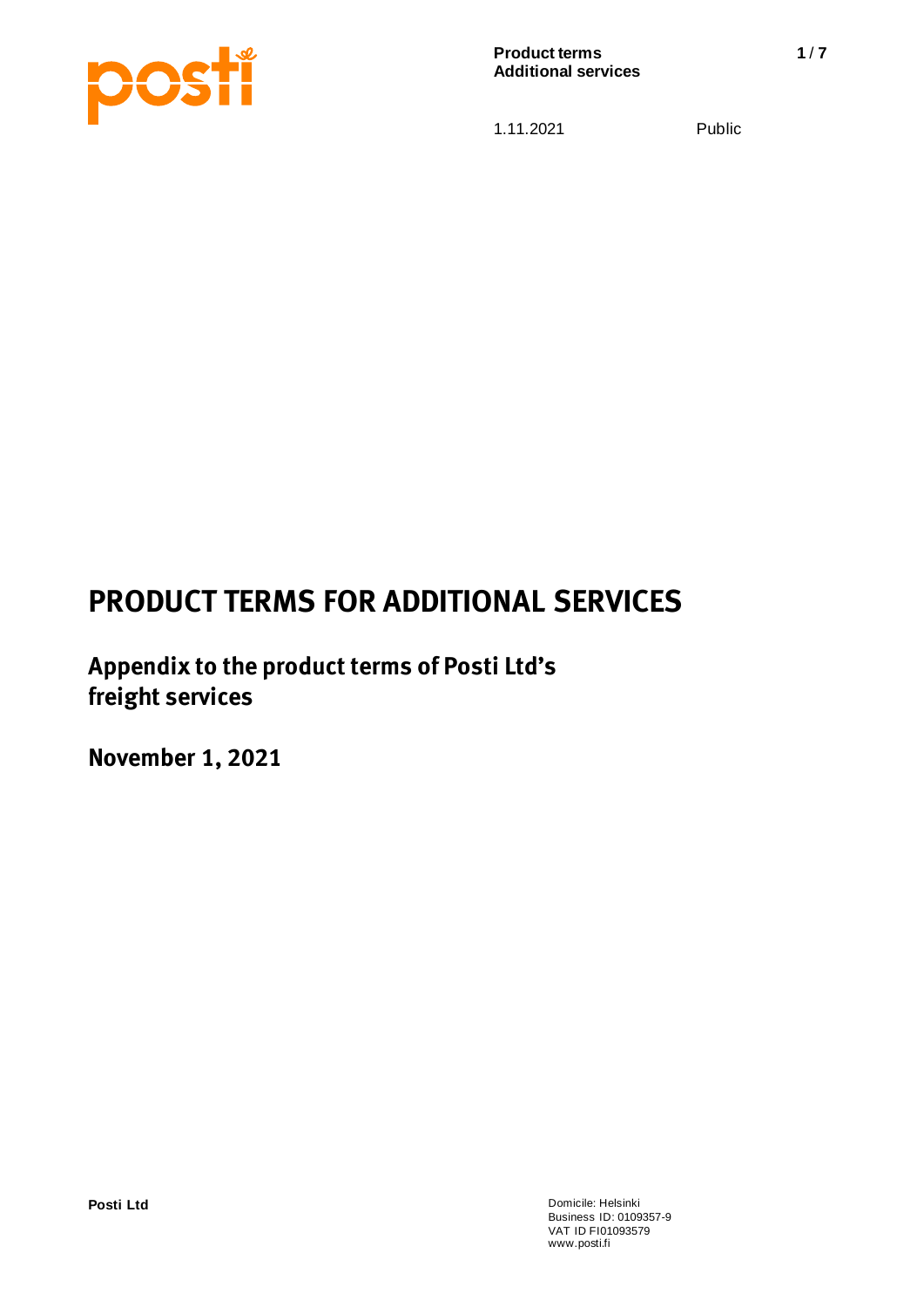

1.11.2021

Public

#### **Table of contents**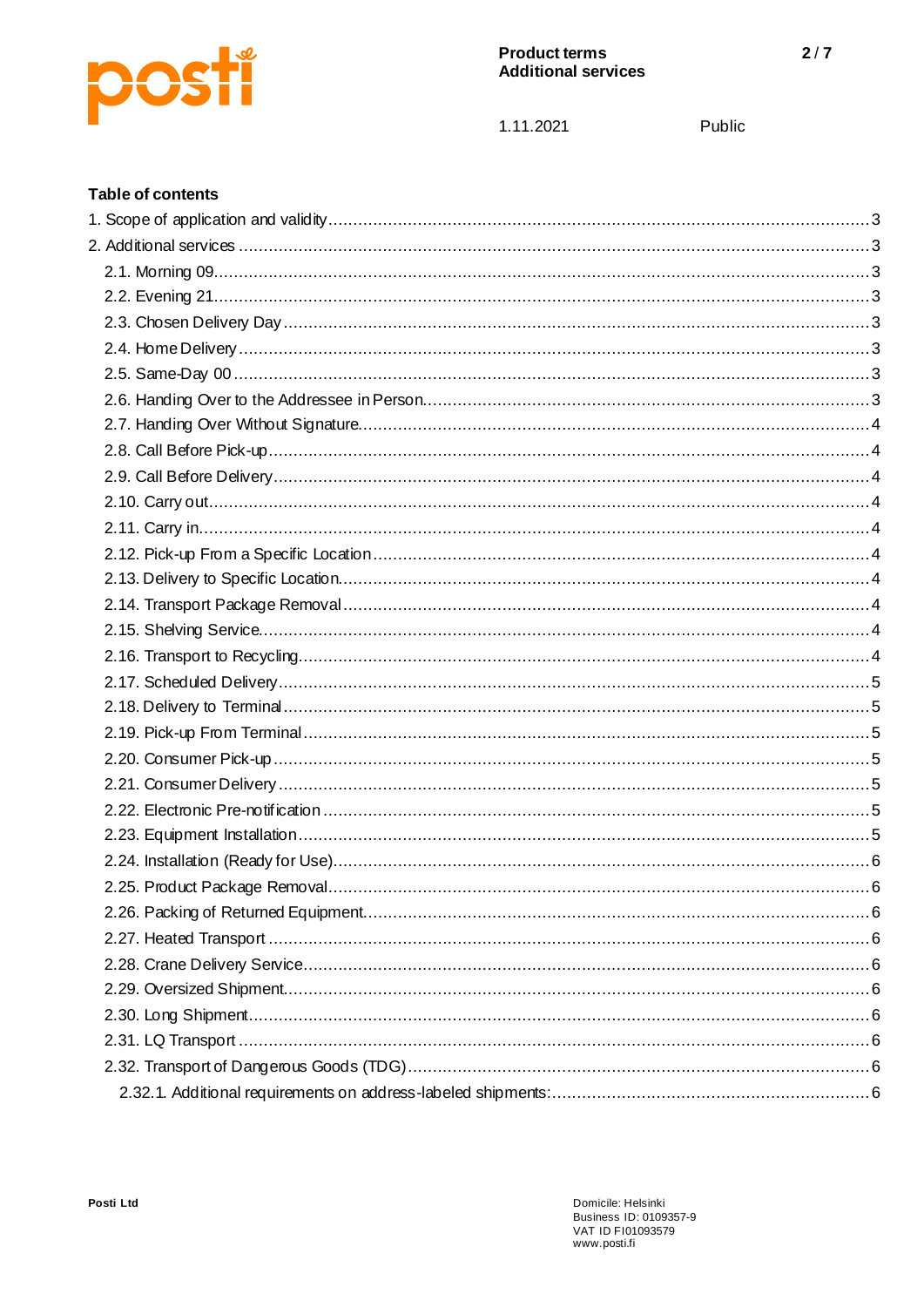

# **ADDITIONAL SERVICES IN FREIGHT SERVICES**

#### **1. Scope of application and validity**

The product terms in this appendix apply to Posti's Freight and Express Freight additional services. These product terms are valid from November 1, 2021 until further notice.

#### **2. Additional services**

Additional services that are available for each product are described on Posti's website and the ordering channel. There are restrictions on how additional services can be combined. Additional services that can be combined are described on Posti's website and the ordering channel.

Additional services that are necessary for completing the assignment but are not included in the order will be charged according to the price list.

#### **2.1. Morning 09**

The shipment is delivered to the recipient in the areas specified in the delivery time inquiry on the following weekday by 9 a.m. The service includes a new delivery attempt on the same day by 4 p.m.

If the customer has sent a shipment for a route for which the additional service is not available, Posti will deliver it in accordance with the service level agreement (SLA) for Express Freight.

#### **2.2. Evening 21**

Posti contacts the recipient within one or two weekdays of the shipping and sets the delivery time window to the following weekday at the earliest. The shipment is delivered to recipient on weekdays between 9 a.m. and 9 p.m. The service includes delivery to the address specified in the transport document, to the immediate vicinity of the recipient's front door.

Direct access is a requirement for the delivery, and the maximum weight of an individual package in the transport unit is 85 kg. Packages weighing more than 85 kg are unloaded at a location indicated by the recipient, in the immediate vicinity of Posti's vehicle.

#### **2.3. Chosen Delivery Day**

The additional service applies to goods shipped as freight. Posti delivers the shipment on the chosen

delivery day. The available options are 1–5 weekdays after the first possible delivery day. The available delivery days can be found in Posti SmartShip.

The use of the service must be agreed on separately with Posti.

#### **2.4. Home Delivery**

Posti contacts the recipient within one or two weekdays of the shipping and sets the delivery time window to the following weekday at the earliest. The shipment is delivered to recipient on weekdays between 9 a.m. and 9 p.m. The service includes delivery to the address specified in the transport document, inside the recipient's premises.

Direct access is a requirement for the delivery, and the maximum weight of an individual package is 85 kg. Packages weighing more than 85 kg are unloaded at a location indicated by the recipient, in the immediate vicinity of Posti's vehicle.

Posti is entitled to charge a fee that is in line with the service fee if the conditions of access to the reception point are challenging and the delivery of the shipment requires an unreasonable amount of time due to reasons beyond Posti's control.

#### **2.5. Same-Day 00**

Shipments are picked up from the customer in accordance with the location and service-specific timetable or in accordance with the customer contract and delivered to the recipient on the same day by 4 p.m. Pick-up orders must be made by 9 a.m.

The additional service requires that the shipments are packed in transport units separate from other shipments.

If the customer has sent a shipment for a route for which the additional service is not available, Posti will deliver it in accordance with the service level agreement (SLA) for Express Freight.

#### **2.6. Handing Over to the Addressee in Person**

The shipment is handed over only to the recipient specified on the shipment. The identity of the person picking up the shipment is always verified.

**Posti Ltd** Domicile: Helsinki Business ID: 0109357-9 VAT ID FI01093579 www.posti.fi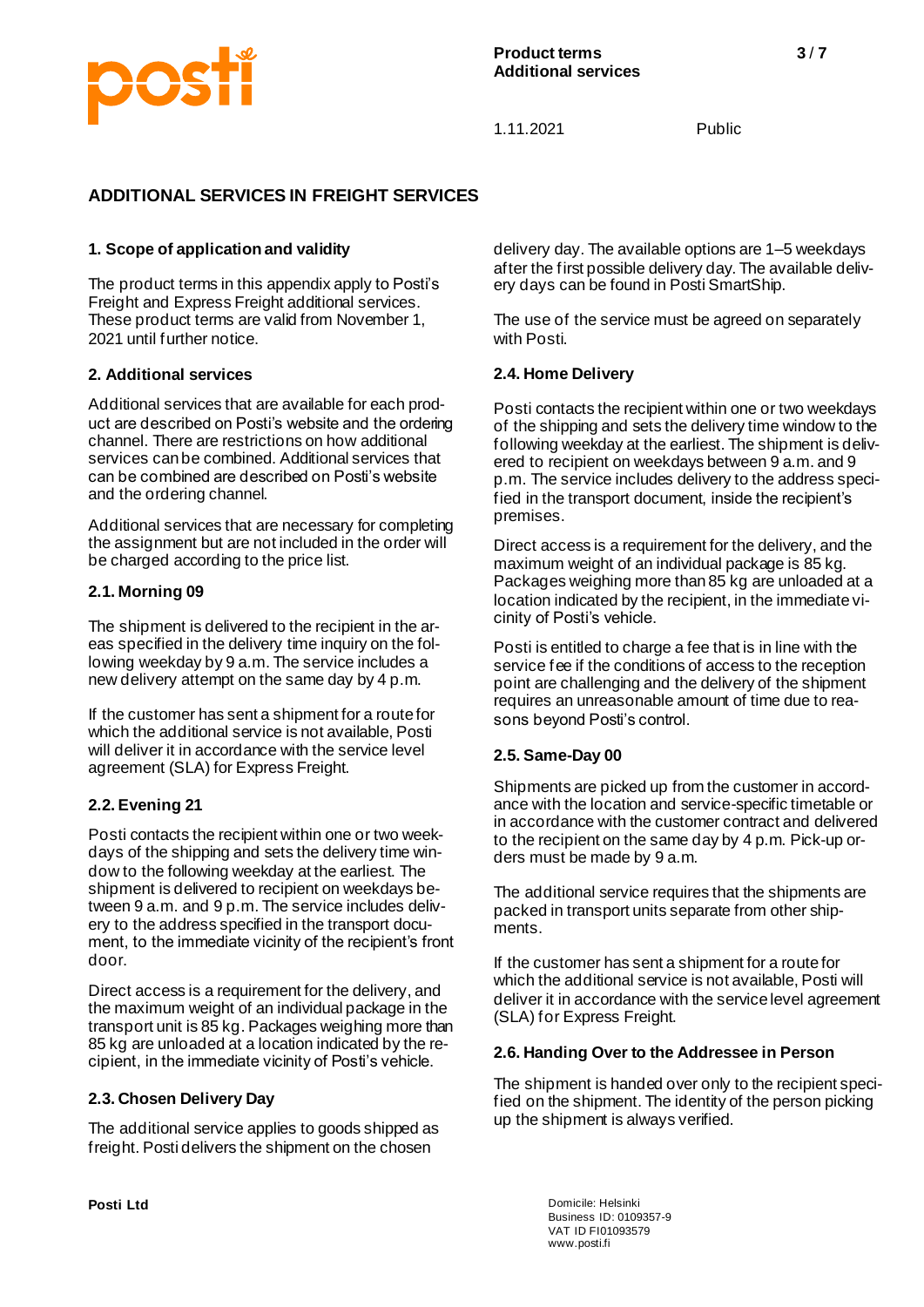# **DOS**

1.11.2021 Public

#### **2.7. Handing Over Without Signature**

The shipment is delivered to the address specified in the transport document without the signature of the recipient.

By using the additional service, the sender authorizes the Posti driver to register the dispatch event and to sign it with their own name without the recipient being present. After the dispatch has been registered, Posti is not responsible for any loss of, decrease in or damage to the shipment or for complaints or liability for damages resulting from these.

#### **2.8. Call Before Pick-up**

The sender is contacted by phone at least an hour before the pick-up and notified of the exact pick-up time.

#### **2.9. Call Before Delivery**

The recipient is contacted by phone no later than one hour before the delivery and notified of the exact delivery time.

#### **2.10. Carry out**

Carrying of packages with a chargeable weight of under 35 kg from a specific location, such as a particular floor, office, etc. It must be possible for only one person to handle the shipment. A maximum of twenty (20) packages.

Posti calls the sender in advance to agree on the detailed pick-up location and notifies them of the scheduled pick-up time within an accuracy of two hours.

If the Carry out service requires unloading the packages from the transport unit, attachment bands or plastic, the Transport Package Removal service must also be ordered. If the service has not been ordered, Posti will add it, as needed, and charge the service fee and the additional service handling fee.

# **2.11. Carry in**

Delivering packages with a chargeable weight of under 35 kg to a specific location, such as a floor, office, etc. It must be possible for only one person to handle the shipment. A maximum of twenty (20) packages.

Posti will agree on the exact delivery location with the recipient and inform them of the delivery time (a time frame of two hours) in advance by phone.

If the Carry in service requires unloading the packages from the transport unit, attachment bands or plastic, the Transport Package Removal service must also be ordered. If the service has not been ordered, Posti will add it, as needed, and charge the service fee and the additional service handling fee.

#### **2.12. Pick-up From a Specific Location**

The service includes the pick-up of the shipment from a specific location that can be directly accessed with a pallet jack or rolltainer, such as a particular floor, office, etc. Posti calls the sender in advance to agree on the detailed pick-up location and notifies them of the scheduled pick-up time within an accuracy of two hours.

The size, shape and weight of the shipment must allow handling by a single person. The service does not include carrying any packaging included in the shipment.

#### **2.13. Delivery to Specific Location**

This service includes the delivery of the shipment to a specific location that can be directly accessed with a pallet jack or rolltainer, such as a floor, office, etc. Posti will agree on the exact delivery location with the recipient and inform them of the delivery time (a time frame of two hours) in advance by phone.

The size, shape and weight of the shipment must allow handling by a single person. The service does not include carrying any packaging included in the shipment.

#### **2.14. Transport Package Removal**

The shipment is unloaded to one place next to the transport unit. Packaging materials and the transport unit are removed and disposed of appropriately. The weight, size and shape of the packages in the shipment must allow handling by a single person.

If the customer wants the shipment to be unloaded to a specific location, the Carry in or Delivery to Specific Location service must be ordered separately.

#### **2.15. Shelving Service**

The shipment is delivered to the recipient's premises, unpacked and placed in its correct place on the shelf. The detailed content of the Shelving Service is subject to separate agreement with the customer.

#### **2.16. Transport to Recycling**

In connection with the delivery of the shipment, Posti picks up an old product from the recipient in exchange

**Posti Ltd** Domicile: Helsinki Business ID: 0109357-9 VAT ID FI01093579 www.posti.fi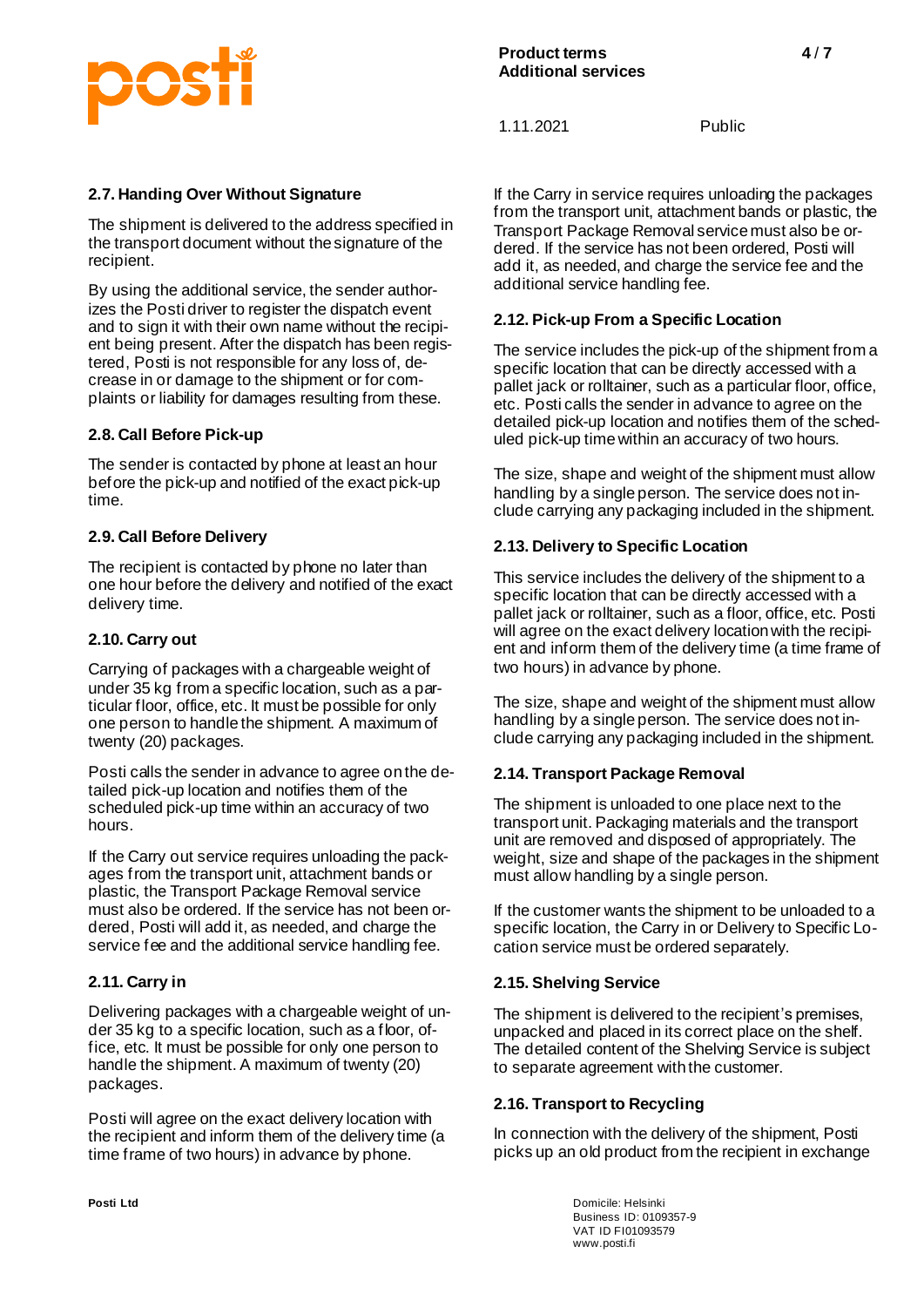# COS

1.11.2021 Public

for the new product and appropriately transports it to recycling or disposal. For each new product, the customer can have one corresponding product recycled.

The customer must provide the information required by the service on the transport document and the EDI message.

Requirements of the additional services:

- The equipment to be transported to recycling must be free for delivery, disconnected, unhooked, and uncoupled.
- Direct access to the pick-up location must be available.
- The customer shall instruct the recipient to protect their floors appropriately.

# **2.17. Scheduled Delivery**

Shipments are delivered to recipients according to the schedule. Postal code-specific time frames can be seen in the electronic ordering channel.

The service does not include selecting the delivery day.

#### **2.18. Delivery to Terminal**

Customers can take their freight shipments that are ready for delivery directly to the terminal for onward transport. The maximum chargeable weight for shipments delivered to a terminal is 2,500 kg. Posti's transport liability begins once Posti and the sender together have checked the shipment and Posti has signed it as received*.*

#### **2.19. Pick-up From Terminal**

The customer can address the shipment directly to the terminal, from where the recipient will pick it up. Posti contacts the recipient once the shipment in question has arrived at the terminal. The sender must include the recipient's phone number in the transport document. The maximum chargeable weight for shipments to terminals is 2,500 kg. When a recipient picks up a shipment from the carrier's terminal, the assignment shall be considered as completed once the shipment has been moved to the terminal's delivery area and confirmed.

#### **2.20. Consumer Pick-up**

Posti contacts the sender to agree on a pick-up date and, prior to the scheduled pick-up time, calls the sender's phone number provided in the order. The freight is loaded from the immediate vicinity of the vehicle, and the service does not include tasks such as carrying the shipment from inside a house. The customer must inform the sender of the content and restrictions of this service as well as the receipt inspection.

One weekday of additional delivery time is reserved for pick-up from private customers.

Posti will charge for the service every time the freight shipment is picked up from a private customer.

#### **2.21. Consumer Delivery**

Posti contacts the recipient to agree on a delivery day and, prior to delivery, calls the recipient's number provided in the order. The freight is unloaded in the vehicle's immediate vicinity and the service does not include tasks such as carrying the shipment inside. The customer must inform the recipient of the content and restrictions of this service, as well as the receipt inspection.

One weekday of additional delivery time is reserved for delivery to private customers.

Posti will charge for the service every time the freight shipment is delivered to a private customer.

#### **2.22. Electronic Pre-notification**

Posti sends an advance notification about a shipment to be delivered. The notification is sent to the mobile phone number or email address specified on the EDI message.

#### **2.23. Equipment Installation**

The Equipment Installation service includes the delivery of the equipment to the installation site, installation subject to a permit (ready for use), and the removal of packing waste to recycling. The service is available for most household appliances and electronic products.

It is possible to change the handedness of the refrigeration equipment in connection with the equipment installation. The changing of handedness always requires the basic installation of the refrigeration equipment, i.e. it is not possible to only order the Change of Handedness service in connection with the home delivery. If there is no additional service "Change of Handedness" in the transport order and EDI message, the recipient of the shipment will be charged for the changing of the handedness during the installation if the recipient requests the change.

Shipment lot restrictions to simultaneous equipment installations:

**Posti Ltd** Domicile: Helsinki Business ID: 0109357-9 VAT ID FI01093579 www.posti.fi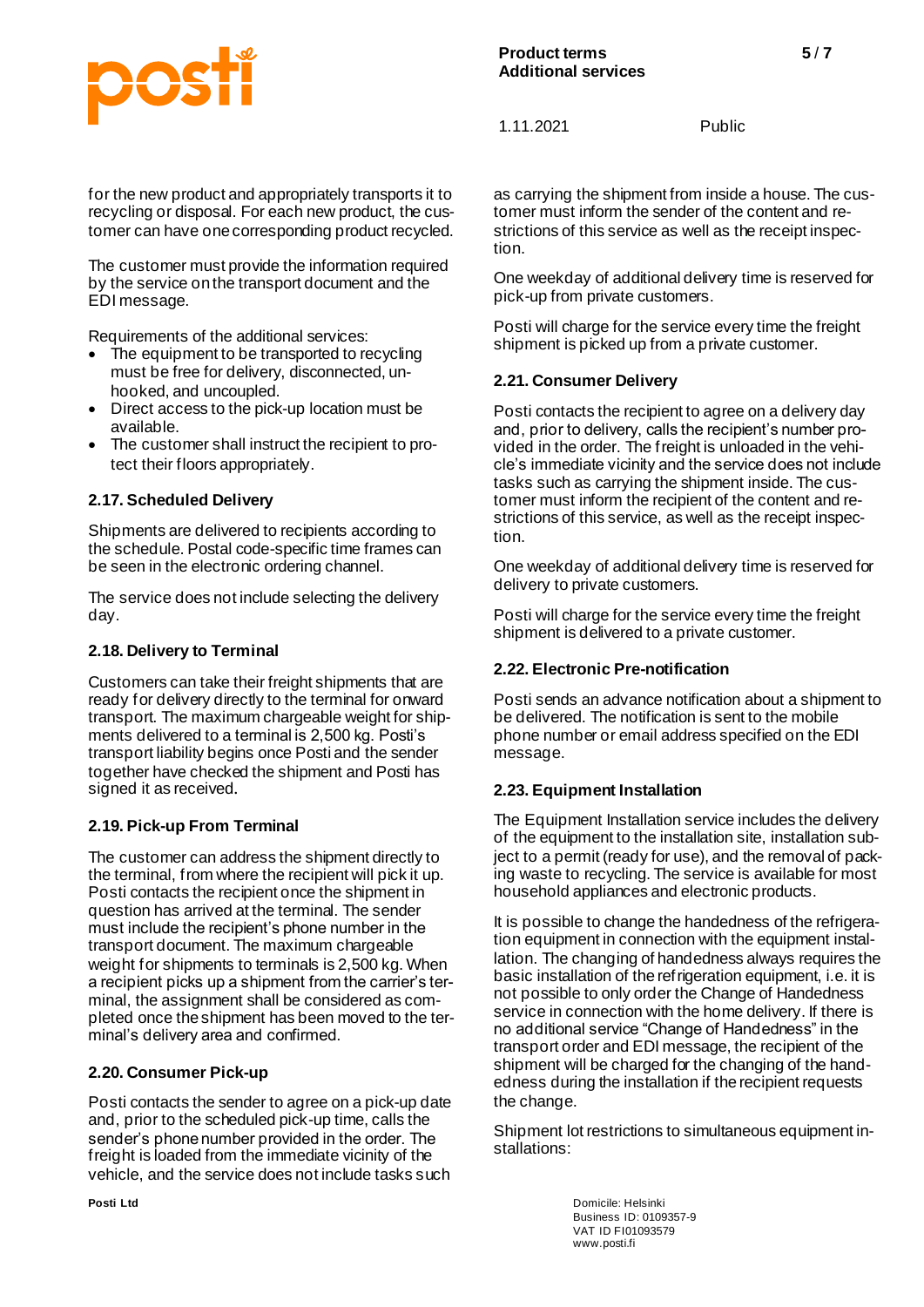

# **2.29. Oversized Shipment**

Oversized Shipment fee is charged on Express Freight shipments that are larger than the standard maximum size of the transport unit. The maximum size of an oversized shipment is 50% larger than the transport unit.

#### **2.30. Long Shipment**

This additional service applies to goods, objects and bundles over 2.4 meters long that are transported as freight. One weekday of additional delivery time is reserved for the transport.

The transport of goods over 7 meters long must be agreed on separately.

#### **2.31. LQ Transport**

The service enables the lawful transport of dangerous goods packed in limited quantities, as provided for in the Finnish Act on the Transport of Dangerous Goods.

The customer reports the LQ gross mass and number of packages on the EDI message and prints out the same information on the address labels.

#### **2.32. Transport of Dangerous Goods (TDG)**

This additional service can be used for sending class-labeled substances that are classified as dangerous goods in the Finnish Act on the Transport of Dangerous Goods. The goods can be sent as address-labeled shipments or with a waybill.

2.32.1. Additional requirements on address-labeled shipments:

A receptable containing dangerous goods may contain a maximum of 30 kg of solids and a maximum of 30 l of liquid.

The TDG information required by the Finnish Act on the Transport of Dangerous Goods must also be provided in the statutory format in a specific TDG document, made out in duplicate. The TDG document must be made out in duplicate so that at least one copy is attached to the goods and one copy is given to the driver.

The additional service requires the dispatch of an EDI message to Posti. Each address label of a shipment lot must indicate the total number of packages in the batch.

Posti picks up the shipments on the basis of a separate agreement or individual transport order. The customer cannot drop off Transport of dangerous goods shipments at Posti's service points.

**Posti Ltd** Domicile: Helsinki Business ID: 0109357-9 VAT ID FI01093579 www.posti.fi

#### • Express Freight with Evening 21 additional service: the shipment lot may include a maximum of four simultaneous equipment installations.

- Home Delivery 21 additional service: the shipment lot may include a maximum of seven simultaneous equipment installations.
- Transport to recycling: the shipment lot may include a maximum of four simultaneous equipment installations.

The service is available in limited areas.

# **2.24. Installation (Ready for Use)**

Installation (Ready for Use) includes the delivery of the device to the installation site indoors, the installation (ready for use), and the removal of packing waste to recycling. Installation tasks subject to a permit cannot be included in the service. Installation (Ready for Use) covers one device or product.

The detailed content of the Installation (Ready for Use) additional service is subject to separate agreement with the customer.

The maximum duration of the installation is 15 minutes.

#### **2.25. Product Package Removal**

The shipment's transport and product package is removed at one location, and the packaging material is transported and disposed of as appropriate.

The terms on the unloading location at the transport unit are the same as in the Transport Package Removal additional service.

#### **2.26. Packing of Returned Equipment**

The service includes packaging a device picked up from a consumer, including the packaging material.

#### **2.27. Heated Transport**

The shipments are transported in a heated  $(> +0$  degrees) cargo space. The Heated Transport service is available on weekdays from October 1 to April 30.

#### **2.28. Crane Delivery Service**

Pickup and/or delivery of freight shipments is made using crane equipment. The Crane Delivery Service is available for shipment lots with a chargeable weight under 5,000 kg, and a single package may not weigh more than 2,500 kg. A crane delivery requires an extra weekday of delivery time.